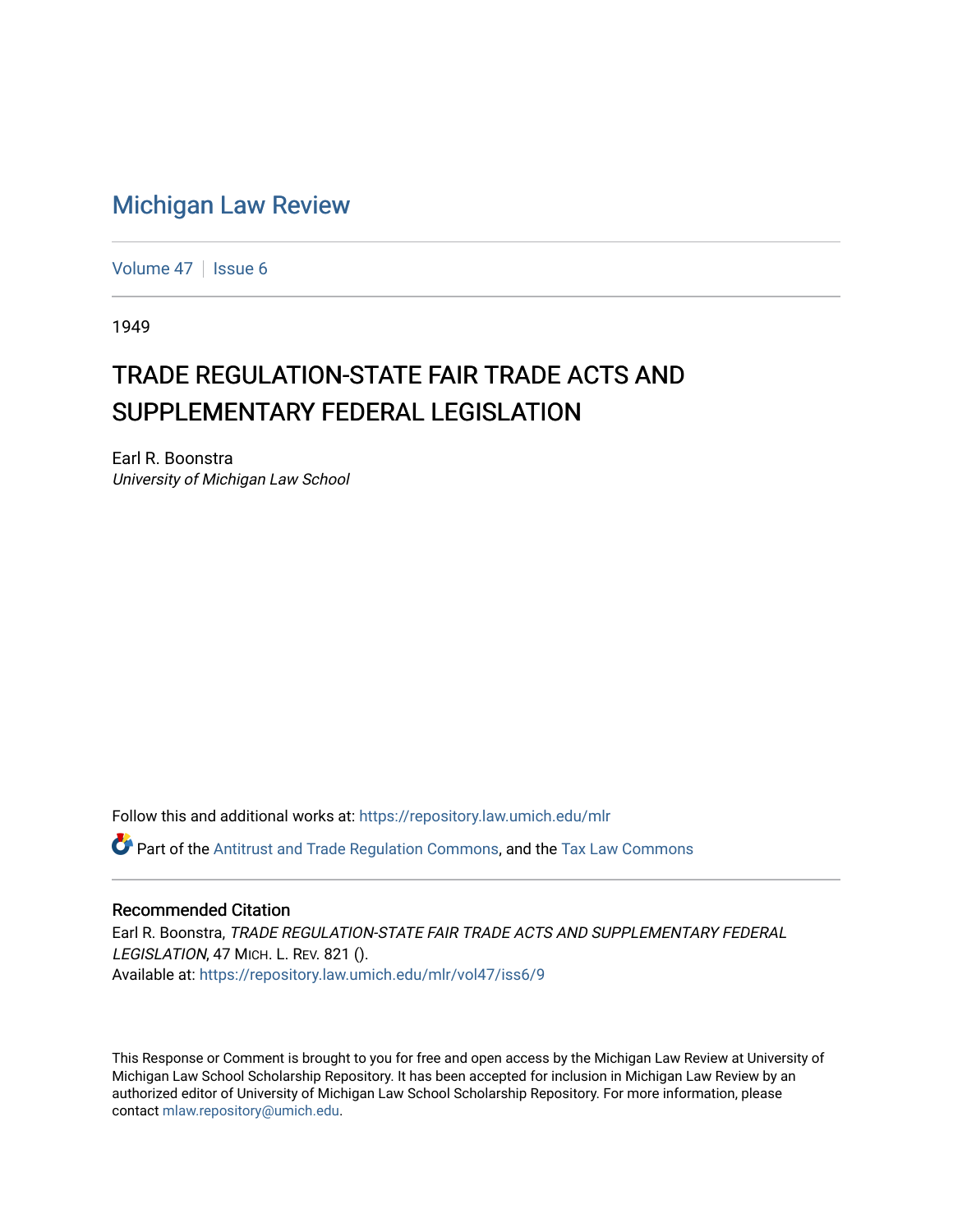TRADE REGULATION-STATE FAIR TRADE AcTs AND SuPPLEMENT-ARY FEDERAL LEGISLATION-The state Fair Trade Acts and the federal Miller-Tydings Act were enacted for the avowed purpose of exempting vertical price fixing contracts from the federal and state anti-trust laws.<sup>1</sup> This legislation followed several court decisions which had declared resale price maintenance agreements unlawful trade restraints.<sup>2</sup> The first Fair Trade Act was enacted by California in 1931, and by 1941 all but four jurisdictions had passed similar legislation.<sup>3</sup> In 1936, the United States Supreme Court upheld the constitutionality of the California and

l The provisions of the Sherman Anti-trust Act, 26 Stat. L. 209 (1890) c. 647, § **1, are**  typical of these latter federal and state laws. "Every contract, combination in the form **of**  trust or otherwise, or conspiracy in restraint of trade or commerce among the several states, or with foreign nations, is hereby declared to be illegal." See note 2, infra.

<sup>2</sup>Dr. Miles Medical Co. v. J. D. Park and Sons Co., 220 U.S. 373, 31 S.Ct. 376 (1911); F.T.C. v. Beech-Nut Packing Co., 257 U.S. 441, 42 S.Ct. 150 (1922); Moir v. F.T.C., (C.C.A. 1st, 1926) 12 F. (2d) 22.

<sup>3</sup>Cal. Business and Professions Code (Deering, 1943) §§ 16900-16905. Resale price maintenance contracts are illegal in Texas, Missouri and District of Columbia, but may be legal in Vermont under its common law.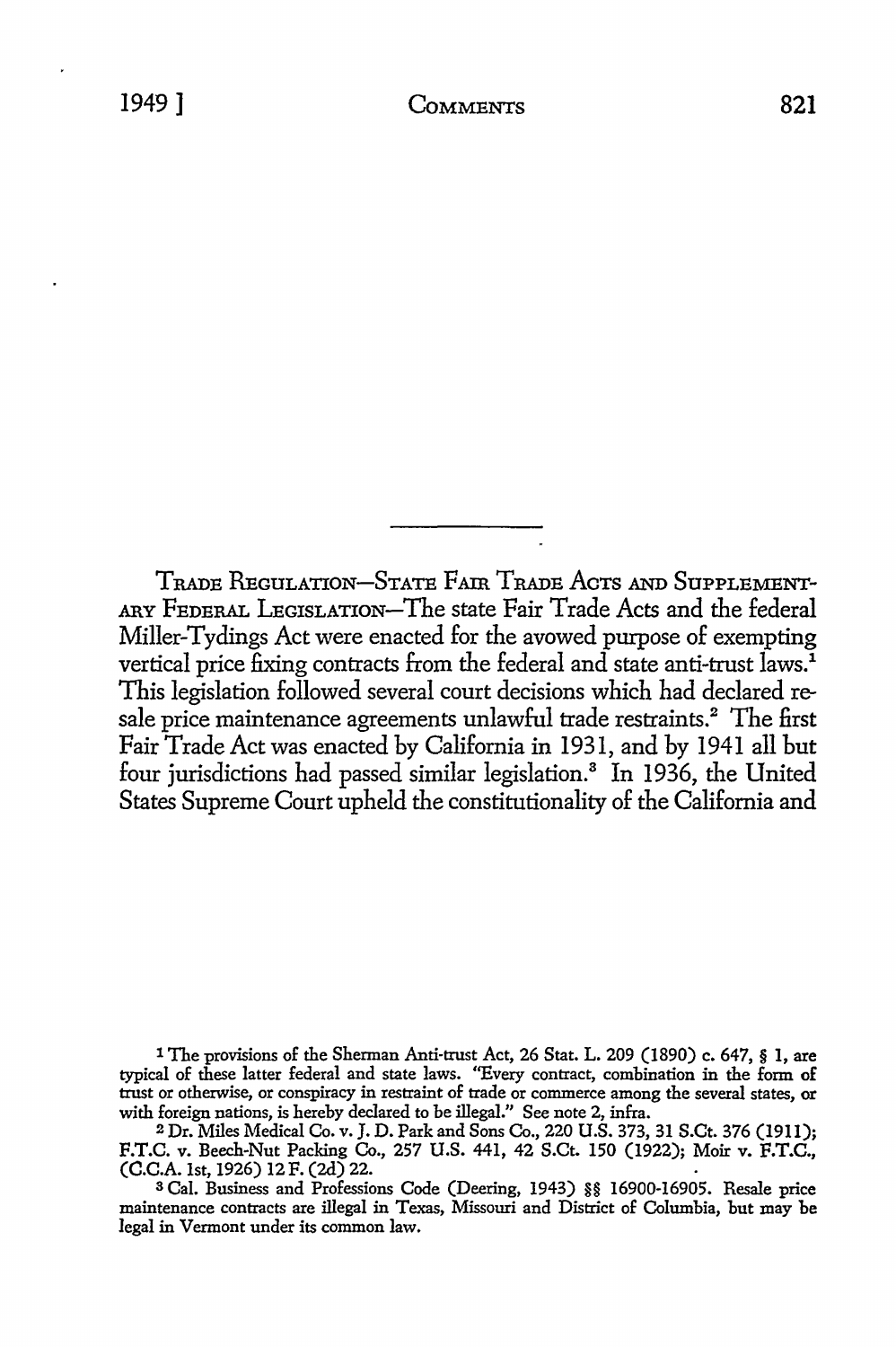Illinois acts on the broadest of grounds;4 and while the Miller-Tydings Act has not been passed upon, its constitutionality appears certain. With a few individual state exceptions, $5$  no recent constitutional questions have been posed. The purpose of this comment is to discuss generally the application, enforcement, defenses and remedies of the various acts. The economic validity of the statutes, while certainly debatable, is not within the scope of the present discussion. <sup>6</sup>

#### *A. Statutes*

I. *State Fair Trade Acts.* Although variations occur in individual instances, all the statutes contain *tvvo* basic provisions: (I) resale price maintenance contracts on branded commodities in free and open competition with goods of the same general class are declared lawful; and (2) wilfully and knowingly advertising, offering to sell or selling below the stipulated price by any person, whether a contracting party or not, is unfair competition and actionable by any person damaged. In addition, provision is usua1ly made for certain excepted sales, safeguards against evasion, and exclusion of horizontal price fixing from the act's protection.7 The contractual arrangements contemplated are of two types: (I) agreement by the vendee to sell at a stipulated price, or not to sell below a minimum price, and to impose the same type of contract condition upon his subsequent vendees; and (2) agreement by the vendor not to sell

<sup>4</sup>Old Dearborn Distributing Co. v. Seagram-Distillers Corp., 299 U.S. 183, 57 S.Ct. 139 (1936), 106 A.L.R. 1486 (1937); The Pep Boys, Inc., v. Pyroil Sales,,Inc., 299 U.S. 198, 57 S.Ct. 147 (1936). The acts were held not to be legislative price fixing; not to violate due process of law; not arbitrary, unfair or unreasonable; and not to deny equal protection under the Fourteenth Amendment.

<sup>5</sup>See Weco Products Co. v. Reed Drug Co., 225 Wis. 474, 274 N.W. 426 (1937), in which an exemption of non-profit co-operative associations was declared unconstitutional; Bristol-Meyers Company v. Webb's Cut Rate Drug Co., Inc., 137 Fla. 508, 188 S. 91 (1939), where a defect in the title of the act was found. The Florida act was subsequently amended, but the acts of other states have similar titles and may conflict with constitutional provisions; among them are: Alabama, Delaware, Georgia, Idaho, Indiana, Kansas, Minnesota, Montana, Nebraska, Nevada, Oklahoma, Oregon, Utah, West Virginia and Wyoming. Maryland and Michigan, faced with similar attacks, held their acts constitutional in Goldsmith v. Mead Johnson and Co., 176 Md. 682, 7 A. (2d) 176 (1939); and Weco Products Co. v. Sam's Cut Rate, Inc., 296 Mich. 190,295 N.W. 611 (1941). Several acts have been declared not to conflict with state constitutional provisions prohibiting monopolies. See Goldsmith v. Mead Johnson and Co., 176 Md. 682, 7 A. (2d) 176 (1939); Eli Lilly and Co. v. L. S. Saunders, 216 N.C. 163, 4 S.E. (2d) 528 (1939); Miles Laboratories, Inc. v. Seignious, (D.C. S.C. 1939) 30 F. Supp. 549.

<sup>6</sup>For an analysis of the economic background of the acts, see SELIGMAN AND LoVE, PRICE CUTTING AND PRICE MAINTENANCE (1932).

7Cal. Business and Professions Code (Deering, 1943) §§ 16900-16905; Mich. Comp. Laws (1948) c. 445; ill. Rev. Stat. (1947) c. 121½. § 188-190; 19 N.Y. Consol. Laws (Mc-Kinney, 1941) art. 24-A; N.C. Gen. Stat. (1943) §§ 66 (50-57); Fla. Stat. (1941) c. 541; Ore. Comp. Laws Anno. (1940) § 43-401; R.I. Acts and Resolves (1936) c. 2427.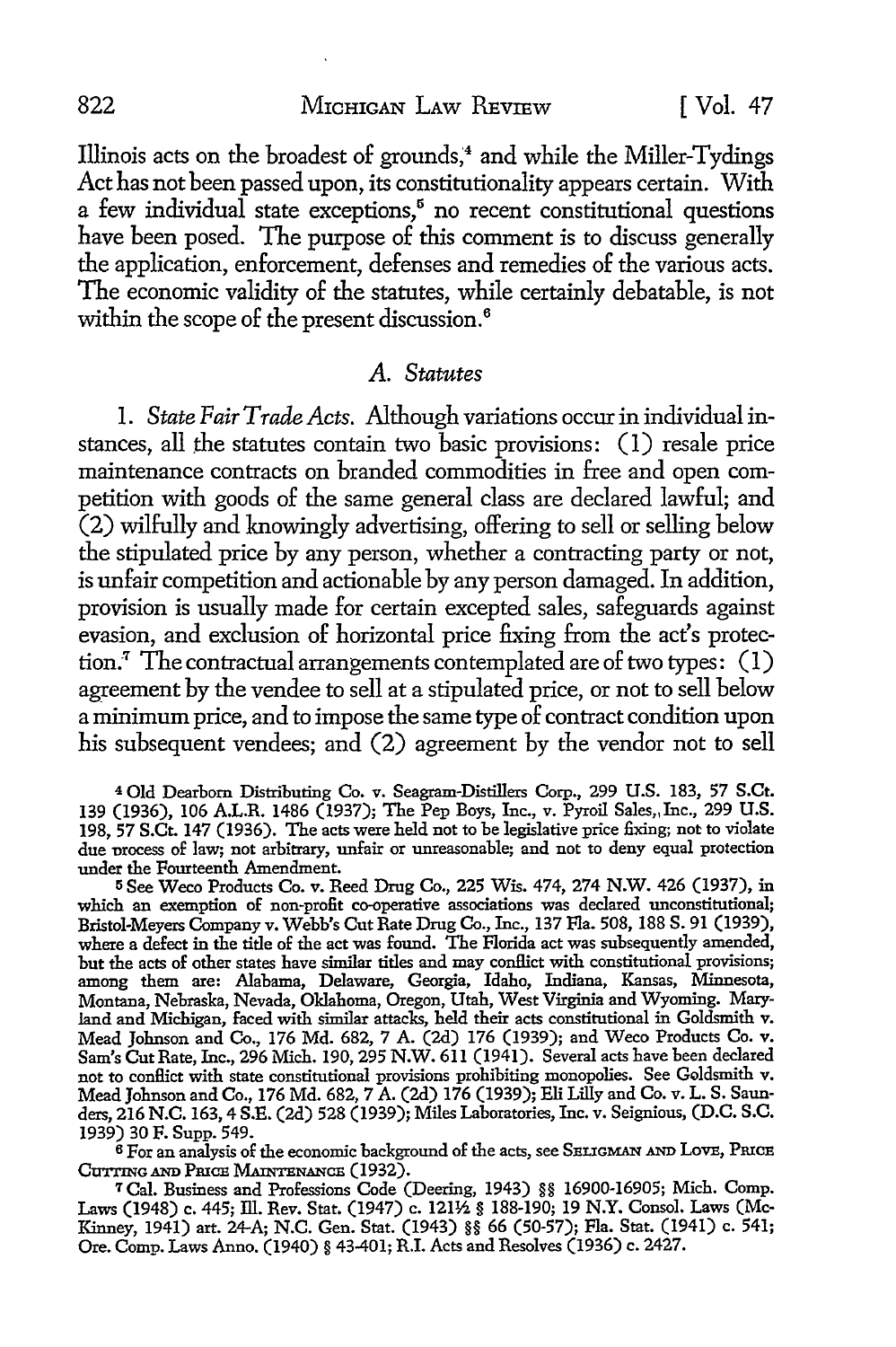to another purchaser unless that purchaser agrees to the established prices. The later enactments have an additional section which permits the vendor to agree that he will not sell to any wholesaler or retailer unless the wholesaler or retailer will agree to make the same price arrangement with other wholesalers and retailers to whom he may resell.

The underlying philosophy of the courts in construing the statutes may well be derived from Justice Holmes' dissent in the *Dr. Miles Medical Co.* case,<sup>8</sup> in which he stated, "I cannot believe that in the long run the public will profit by this court permitting knaves to cut reasonable prices for some ulterior purpose of their own and thus to impair, if not to destroy, the production and sale of articles which it is assumed to be desirable that the public should be able to get."<sup>9</sup> The principal avowed object of proponents of the statutes was to eliminate cutthroat price cutting with subsequent destruction of goodwill,<sup>10</sup> and whether the courts agree in economic principle or not, the Fair Trade Acts are being construed as broadly as is necessary to eliminate the evil which it is their purpose to combat.

2. *The Miller-Tydings Act.11* This is the federal picket in the resale price maintenance fence. It amends the Sherman Anti-Trust Act, the provisions of which were seriously hampering the effectiveness of the state price enactments. The amendment exempts contracts made pursuant to the state Fair Trade Acts from the operation of the federal trade restraint law. One provision carefully excludes protection for horizontal price fixing agreements or combinations.<sup>12</sup> The Miller-Tydings Act merely authorizes contracts or agreements prescribing minimum prices for the resale of a commodity; therefore, all the secondary and reciprocal contracts of the series evidently contemplated by the state provisions may not receive federal sanction. However, there are as yet no decisions on this point.

# *B. Contracts Protected by the Acts*

The acts provide that only a commodity which bears, or the label or container of which bears, the trademark, brand or name of the producer or owner can be the subject of a price maintenance contract. The courts have had little occasion to define the term "commodity." However, where

<sup>10</sup> 2 NIMS, THE LAW OF UNFAIR COMPETITION AND TRADE-MARKS, § 300 (1947); Max Factor & Co. v. Kunsman, 5 Cal. (2d) 446, 55 P. (2d) 177 (1936).<br>11 50 Stat. L. 693 (1937), 15 U.S.C. (1946) § 1.

s Dr. Miles Medical Co. v. J. D. Park and Sons Co., 220 U.S. 373, 31 S.Ct. 376 (1911). 9 Id. at 412.

<sup>12</sup> Id., § 1, "Provided further ... shall not make lawful any contract or agreement, providing for ... the maintenance of minimum resale prices •.. between manufacturers, or between wholesalers .•. or between persons ... in competition with each other."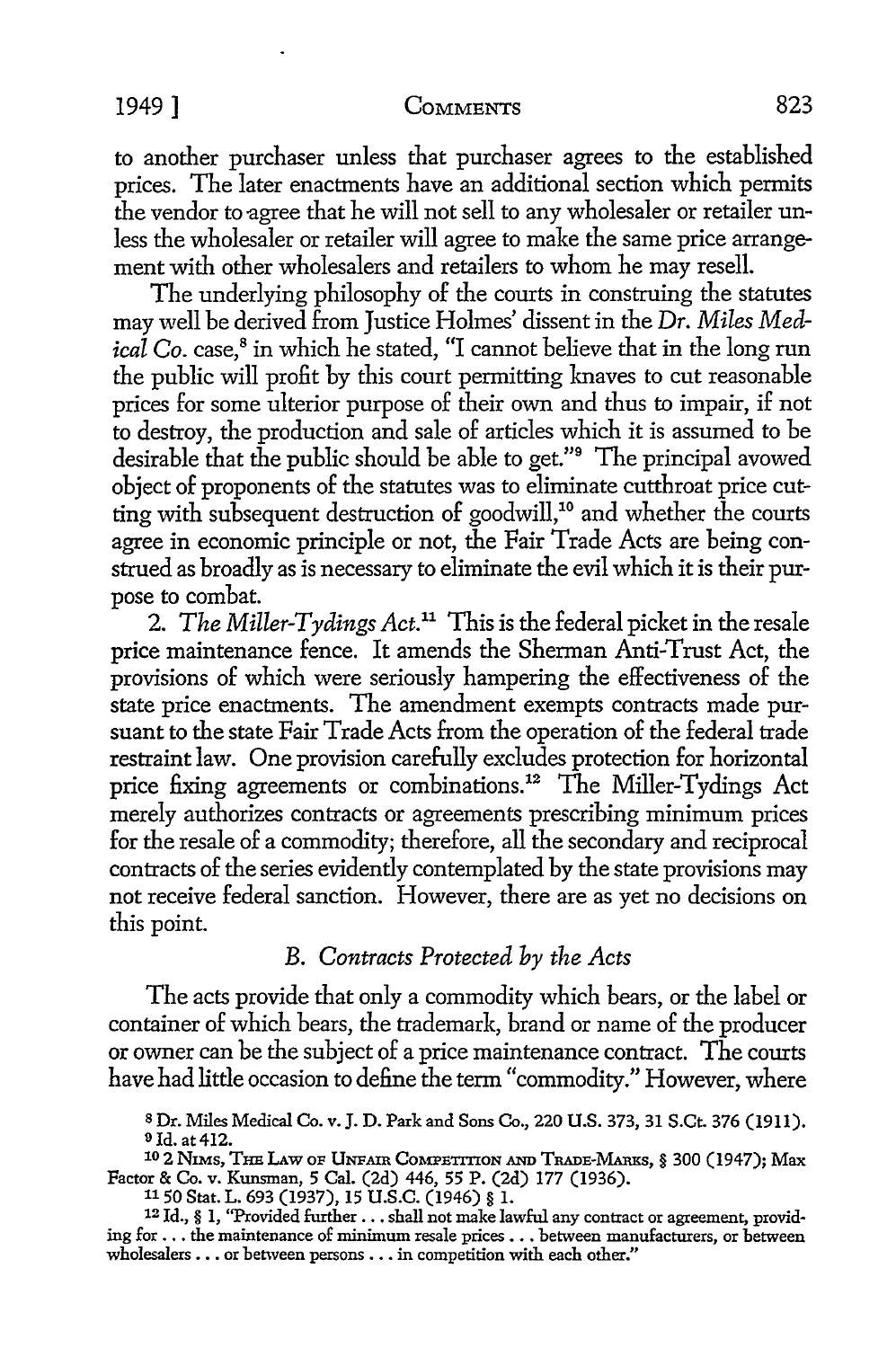a blank-lens maker attempted to set prices for finished lens, the finishing of which was done by another, the contract was held not to be protected by the Fair Trade Act.13 The same conclusion was reached where a fabric manufacturer attempted to establish prices of finished dresses made by another.<sup>14</sup> Although the limitation is not yet clearly defined, the courts appear to be working toward a "finished product" test. Thus, the one who would contract must.do so as the owner, producer or distributor of the finished product.<sup>15</sup>

The commodity must be in free and open competition with goods of the same general class produced by others. This requirement has produced a conflict for patentees who wish to market an exclusive product. The patent monopoly, in itself, grants no immunity from the Sherman Anti-Trust Act,<sup>16</sup> and when the patentee attempts to "fair trade" he may be unable to show his product is in free competition. Although Kodachrome, a patented color film, was held not to be in free and open competition and was denied the privilege of the acts,<sup>17</sup> a patented nylon toothbrush qualified for fair trading.18 The court found general competition in the toothbrush field, while Kodachrome could be used in but one type of camera. These cases indicate the courts feel compelled to look further than the exclusiveness of the patent; however, their exact position is not clear because the decisions are too few to be conclusive. The Wisconsin statute includes a provision enabling a state commission to determine whether the established price is unreasonable and, if so found, to declare the contract in restraint of trade.19 But unless the superior skill of the administrative agency to determine reasonable prices justifies it, such a

1s United States v. Univis Lens Co., Inc., 316 U.S. 241, 62 S.Ct. 1088 (1942).

<sup>14</sup>Mallison Fabrics Corp. v. R.H. Macy Co., Inc., 171 Misc. 875, 14 N.Y.S. (2d) 203 (1939); the court said at p. 877, "To permit the pursuit of this fabric to the finished or ultimate product, and thereby subject such finished or ultimate product to a price fixing contract covering the fabric would, as I view it, enable a producer or owner of a trade-marked or branded commodity to dictate the price of the finished product of which the commodity formed but a part." The practice of licensing rather than selling has rendered the Fair Trade Acts inapplicable to the motion picture industry. United States v. Paramount Pictures, Inc., (D.C. **N.Y.**  1946) 66 F. Supp. 323.

15 But see Schimpf v. Macy and Co., Inc., 166 Misc. 654, 2 N.Y.S. (2d) 152 (1938), in which a fair trade contract providing a standard for determining trade-in allowances on old radios was upheld.

10 Cummer-Graham v. Straight Side Basket Corp., (C.C.A. 5th, 1944) 142 F. (2d) 646; Ethel Gasoline Corp. v. United States, 309 U.S. 436, 60 S.Ct. 618 (1940).

<sup>11</sup>Eastman Kodak Co. v. F.T.C., (C.C.A. 2d, 1946) 158 F. (2d) 592.

1s Weco Products Co. v. Mid-City Cut Rate Drug Stores, (Cal. Sup. Ct., Los Angeles Co. 1940), 3 C.C.H. TRADE REG. REP., 8th ed.,  $\sqrt{25,523}$  (1941).

19 Wis. Stat. (1935) § 133.25. The constitutionality of this provision was upheld in Weco Products Co. v. Reed Drug Co., 225 Wis. 474, 274 N.W. 426 (1937).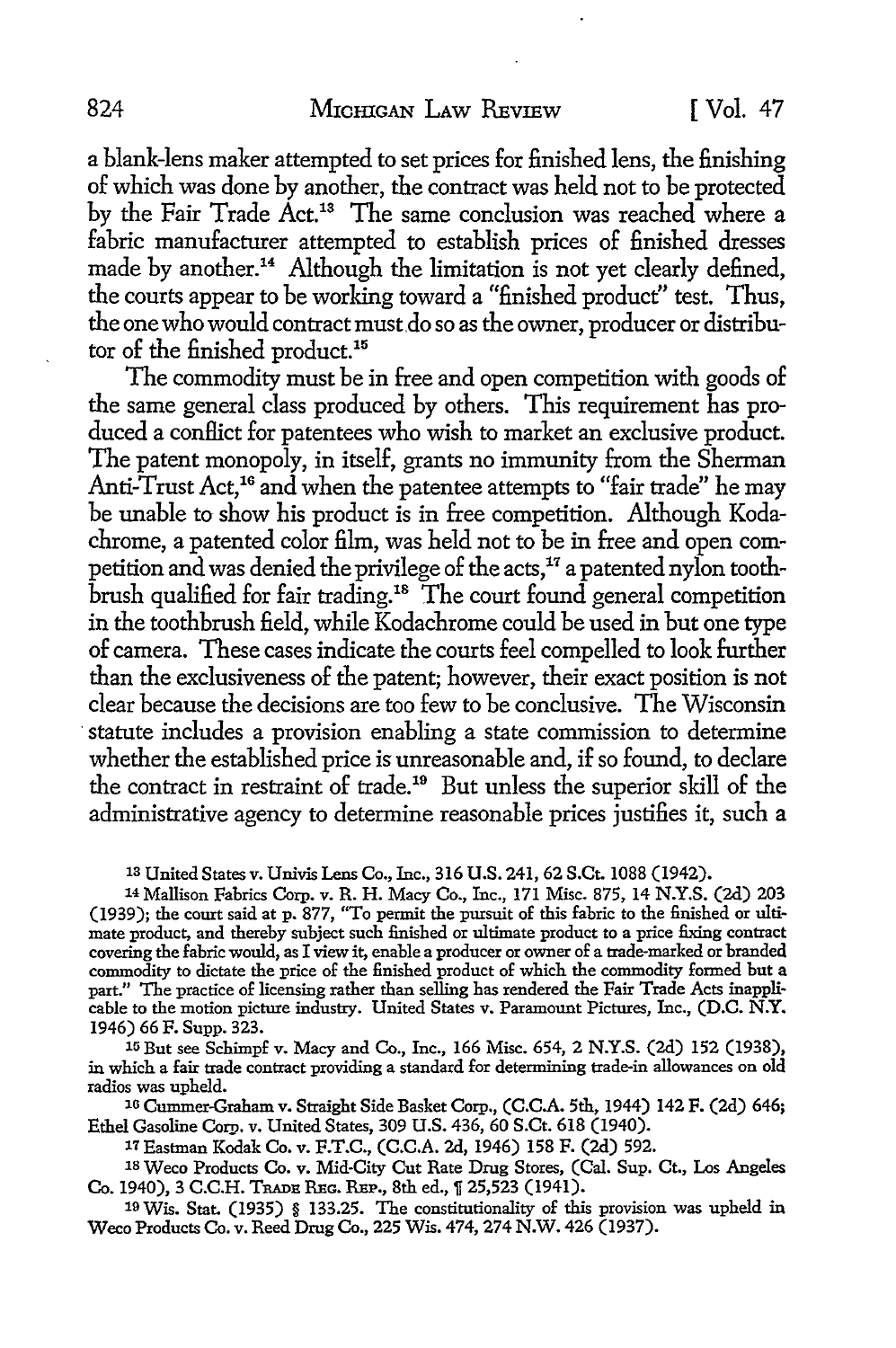provision seems unnecessary, since unreasonably high prices indicate there is no "free and open competition," in which case the Fair Trade Acts are not applicable to protect the contracts.<sup>20</sup>

Although horizontal price fixing agreements do not meet the requirements of statutory protection, almost all state enactments and the Miller-Tydings Act specifically exclude them. The illegal horizontal combination can be present either in establishing or enforcing the resale price maintenance contract. In *United States v. Frankfort Distilleries*, Inc.,<sup>21</sup> a conspiracy of producers, wholesalers and retailers to fix and maintain retail prices of alcoholic beverages shipped into Colorado, by adoption of a single course in making contracts of sale and boycotting others who would not conform, was held to be a violation of the Sherman Anti-Trust Act. The Court said,

"Both the federal and state 'Fair Trade' Acts expressly provide that they shall not apply to price maintenance contracts among producers, wholesalers and competitors. It follows that whatever may be the right of an individual producer under the Miller-Tydings Amendment to make price maintenance contracts or to refuse to sell his goods to those who will not make such contracts, a combination to compel price maintenance in commerce among the states violates the Sherman Act."22

Where, however, the combination has sought merely to enforce the trade agreements, its action has been upheld on the theory that, if one injured dealer can sue, others can join in the action.<sup>23</sup> It appears that an association which remains completely aloof from the price fixing phase of the contract will receive court sanction in its enforcement actions, but where its activity includes price fixing, policing and indications of collusive practices, it will be denied "fair trade" protection.

The key provision in the contracts is reservation of the right to establish the resale prices. The acts specify either that minimum prices or that stipulated prices may be set. The majority of the statutes contain no limitation as to the person legally entitled to establish the prices; however, with the principal purpose being to protect goodwill, the provisions

<sup>20</sup> Rayess v. Lane Drug Co., 138 Ohio St. 401, 35 N.E. (2d) 447 (1941).

<sup>21 324</sup> U.S. 293, 65 S.Ct. 661 (1945).

<sup>22</sup>Id. at 296. See also Pazen v. Silver Rod Stores, Inc., 130 N.J. Eq. 407, 22 A. (2d) 237 (1941); United States v. Bausch and Lomb Optical Co., 321 U.S. 707, 64 S.Ct. 805 (1944).

<sup>&</sup>lt;sup>23</sup> Port Chester Wine & Liquor Shop v. Miller Bros. Fruiterers, Inc., 281 N.Y. 101, 22 N.E. (2d) 253 (1939); Iowa Pharmaceutical Assn. v. May's Drug Stores, Inc., 229 Iowa 554, 294 N.W. 756 (1940) (association of 23 retail dealers successfully joined in action).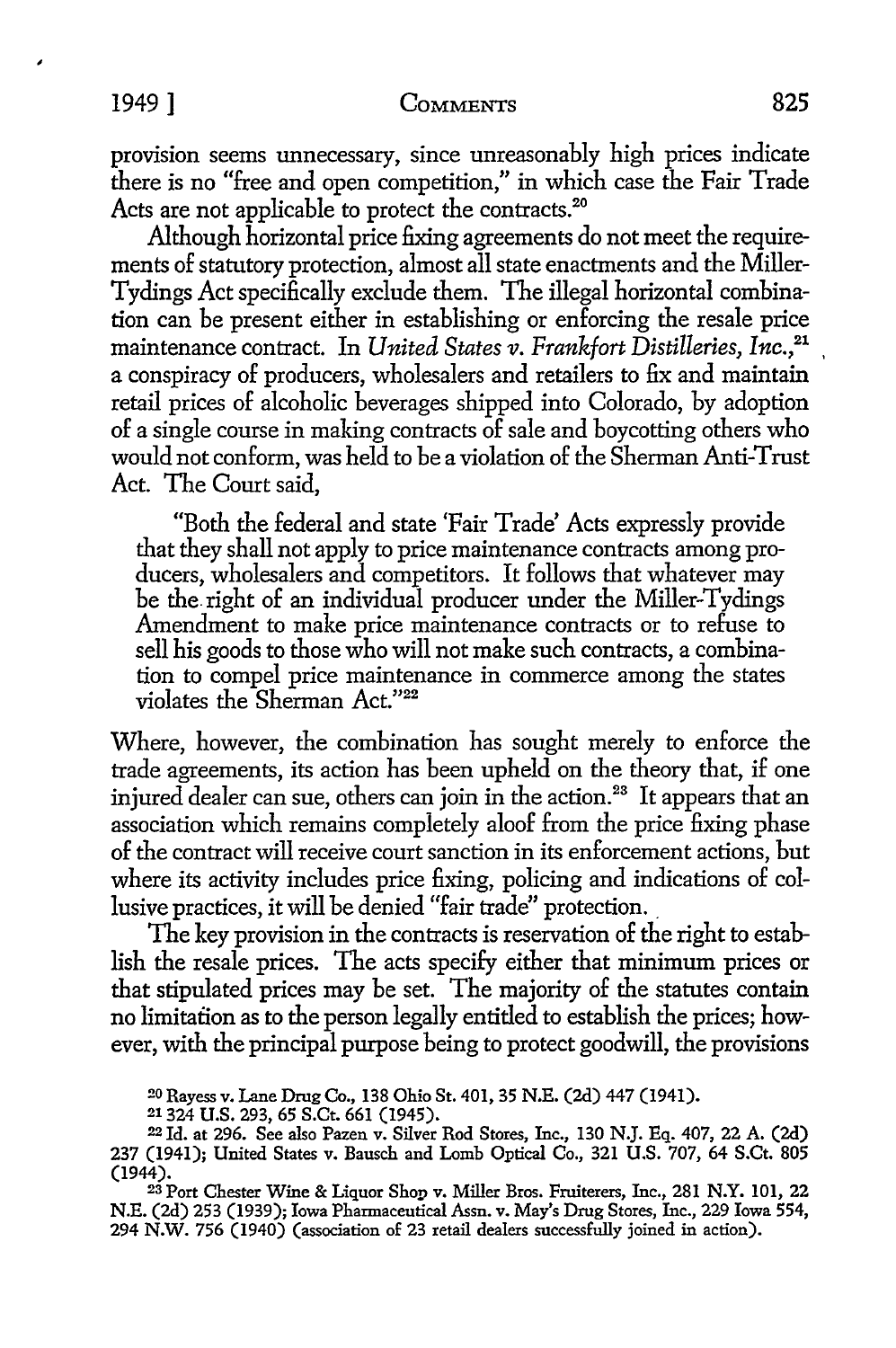indicate the price setter must, at some time, have been the ovmer or distributor of the goods. Here again, the sole limitation appears to be the "finished product'' test.

The minority of states, those with later enactments, provide that only the owner of the trademark, brand or name, or a distributor specifically authorized may set the resale price.<sup>24</sup> It is submitted that this is the better provision inasmuch as the statutes were enacted to protect the goodwill of the trademark owner. The Federal Trade Commission has noted the failure to place such a limitation in the Miller-Tydings Act as an important defect.<sup>25</sup>

#### C. *The Non-Signer• Provision*

The success of the Fair Trade Acts is fundamentally dependent upon the "non-signer" provision. This section declares that wilfully and knowingly advertising, offering for sale or selling any commodity at less than the contract price established pursuant to the acts is unfair competition and actionable by any person damaged, whether the person so selling is a party to the contract or not. The significance of this section can be readily appreciated when it is noted that one resale price maintenance contract within a state is sufficient to establish prices for that state.<sup>26</sup>

The Miller-Tydings Act merely echoes the first provision of the state acts and does not mention the non-signer section. This raises the issue \_ of whether those sections are an attempted state regulation of interstate commerce. Clearly, where the state forces non-contractors to observe prices established for "fair traded" goods in interstate commerce, it is regulating that commerce. Although Congress may permit state regulation, without such permission the states cannot  $act<sup>27</sup>$ . Passage of the federal statute with full knowledge of the state non-signer provisions may indicate a legislative policy to grant such permission.<sup>28</sup> It may be doubted,

24 Automotive Electric Service Corp. v. Times Square Stores Corp., 175 Misc. 865, 24 **N.Y.S.** (2d) 733 (1940); and see Continental Distilling Sales Co., Inc. v. Famous Wines & Liquors, Inc., 274 App. Div. 713, 80 N.Y.S. (2d) 62 (1948), holding that the authorized agent must be the exclusive sales agent.

<sup>25</sup> Federal Trade Commission commentary on resale price maintenance, 2 C.C.H. TRADE<br>REC. REP., 9th ed., ¶ 7180 (1948).

26 Frank Fischer Mdse. Corp. v. Ritz Drug Co., 129 N.J. Eq. 105, 19 A. (2d) 454 (1941); and see Revlon Nail Enamel Corp. v. Charmley Drug Shop, 123 N.J. Eq. 301, 197 A. 661 (1938), where one contract with a dealer who made only twelve sales in three months was held sufficient to invoke the non-signer provision of Fair Trade Act.

*21* Real Silk Hosiery Mills v. Portland, 268 U.S. 325, 45 S.Ct. 525 (1925).

28 Pepsodent Co. v. Krauss Co., (D.C. La. 1944) 56 F. Supp. 922 at 927, where the court said, "The history of the legislation leaves no doubt that Congress enacted the Miller-Tydings Amendment with full knowledge of the provisions in state fair trade acts making resale price maintenance effective against non-contracting retailers, and that it was the design and intention of Congress to remove every obstacle which would hinder the free enforcement by the states of the provisions of their local fair trade acts in such fashion as their respective legislatures saw fit."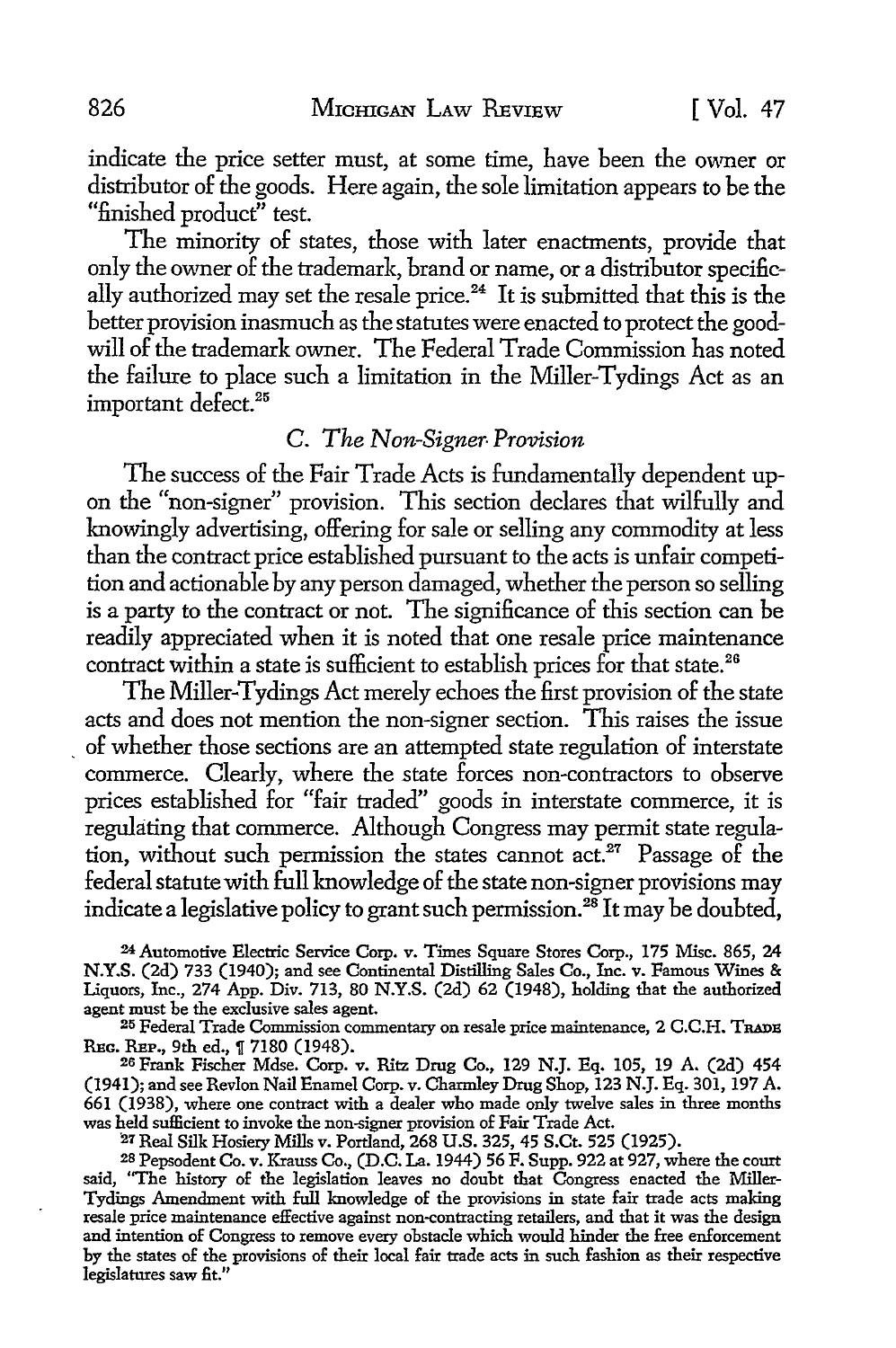however, that the state acts will finally be held applicable *to* interstate sales. Under the doctrine of the "goods having come *to* rest," the great majority of resales within any given state are local;<sup>29</sup> therefore, the interstate problem does not loom too large.

The non-signer provision may not be invoked unless the seller "knowingly" offers *to* sell or sells below the established price. The burden of notice is upon the one who sets the prices. Almost any type of notice is sufficient, such as stamping on the product, attaching labels or price lists or distributing catalogs. How the notice is given seems unimportant, but it is essential that the dealer have notice at the time of resale.<sup>30</sup> There is one important point on which the cases may be developing a conflict*to* which goods do the notice and established price apply? The majority of decisions clearly hold the established price applicable only to the goods purchased by the retailer subsequent to the price fixing and notice.<sup>31</sup> On the other hand, the Iowa court applied the non-signer provision to all goods sold by the non-contracting retailer subsequent *to* receiving notice. <sup>32</sup>The former appears *to* be the better rule. Inasmuch as the statutory regulation is, in effect, imposing others' contract prices upon a third party, the latter should have the opportunity to refuse *to* handle fair trade products, if he so wishes, after learning the established prices.

In addition *to* "knowingly" selling below established prices, the sale must be made "wilfully."88 The earlier statutes left the determination of wilful evasions entirely *to* the courts; however, most of the later acts contain a specific section devoted to a definition of evasive practices.<sup>34</sup> Gifts and secret concessions are the ordinary methods utilized, with issuance of trade coupons<sup>35</sup> and employee discounts<sup>36</sup> also under court attack. Several states have permitted the use of trading stamps where that is a recognized trade practice.<sup>37</sup>

20 Atl. Coastline R.R. Co. v. Std. Oil of Ky., 275 **U.S.** 257, 48 S.Ct. 107 (1927); Whitfield v. Ohio, 297 U.S. 431, 56 S.Ct. 532 (1936).

so Downs v. Benetar's Cut Rate Drug Stores, 75 Cal. App. (2d) 61, 170 P. (2d) 88 (1946).

. 81 Lentheric, Inc. v. Weissbard, 122 N.J. Eq. 573, 195 A. 818 (1937); Charmley Drug Shop v. Guerlain, Inc., (C.C.A. 3d, 1940) 113 F. (2d) 247; Calvert Distillers Corp. v. Nussbaum Liquor Store, Inc., 166 Misc. 342, 2 N.Y.S. (2d) 320 (1938).

<sup>8</sup><sup>2</sup> Barron's Motors, Inc. v. May's Drug Stores, Inc., 227 Iowa 1344, 291 N.W. 152 (1940).

33 Weco Products Co. v. Sam's Cut Rate, Inc., 296 Mich. 190, 295 N.W. 611 (1941).

34 N.C. Gen. Stat. (1943) § § 66 (50-57); Ore. Comp. Laws Ann. (1940) § 43-401; Fla. Stat. (1941) c. 541.

85 Minn. Report of the Atty. Gen., No. 252, p. 388 (1938).

36 Bristol-Meyers Co. v. Bamburger & Co., 122 N.J. Eq. 559, 195 A. 625 (1937).

37 Weco Products Co. v. Mid-City Cut Rate Drug Stores, 55 Cal. App. (2d) 684, 131 P. (2d) 856 (1942); Bristol-Meyers Co. v. Lit Bros., Inc., 336 Pa. 81, 6 A. (2d) 843 (1939).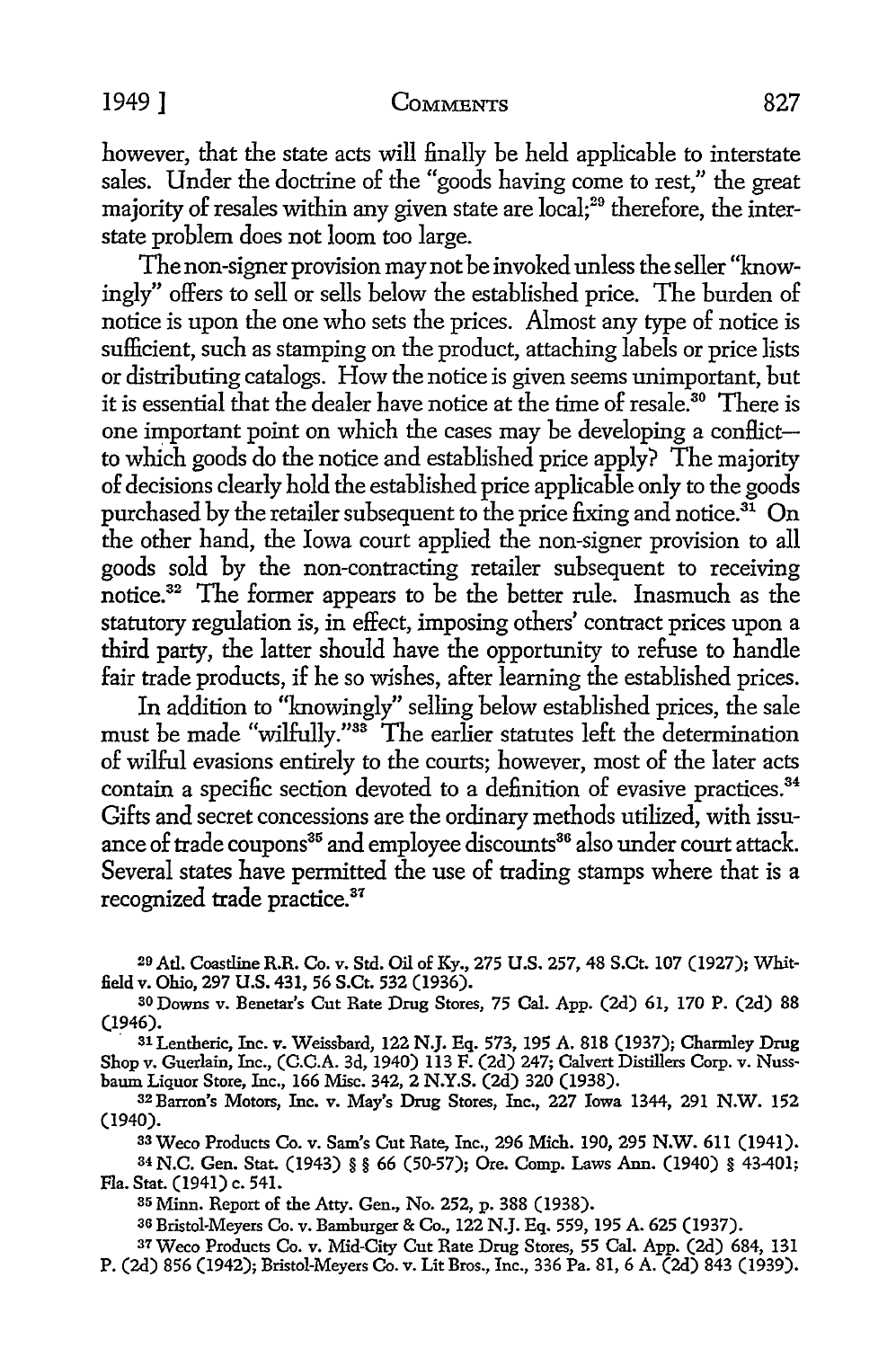# D. *Enforcement-Defenses-Remedies*

Suits involving the contracting parties have presented little difficulty, but the non-signer provision has brought many problems to the courts.

1. *Enforcement.* Violation of the non-signer section is declared to be "unfair competition" and "actionable by any person damaged." The broad language permits a wide range of possible parties plaintiff. The title of the New York act, "To protect the trademark owners, distributors and the public,"38 indicates the diversity of the interested parties. Following the *Dearborn* case,<sup>39</sup> all states with decisions on the point have upheld the right of a party to the price maintenance contract to enforce the statutory non-signer provision.<sup>40</sup> Will the court follow further the broad statutory language and literally permit "any person damaged" to sue? Several decisions have answered this in the affirmative and have granted recovery in actions by non-signatory plaintiffs against non-signer defendants.<sup>41</sup> The significance of this holding to price maintenance enforcement is hard to exaggerate when it is again noted that but one contract per state will invoke "fair trade'' protection. Thus, where owner A makes one contract with dealer B, and subsequently notifies some 5000 other dealers in the state of the contract and the prices established, a cause of action will accrue to any dealer who can show damage, if price cutting develops.

If "any person damaged" by a violation of the non-signer provision is entitled to an action, what damages must he show? He must be a dealer in the goods which are being "fair-traded."42 This should effectively exclude recovery to one for loss of competing product sales. Procedurally, proof of damage has been facilitated for the trademark owner or distributor. Provided he shows the existence of goodwill and illegal price cutting, he need not show actual damages; injury to him will be presumed.43 Damages are difficult to prove and, as the great majority of cases request injunctive relief, it is vitally important to enforcement that the courts readily presume some damages.

3819 N.Y. Consol. Laws (McKinney, 1941) art. 24-A.

<sup>4</sup>0Weco Products Co. v. Sam's Cut Rate, Inc.;296 Mich. 190, 295 N.W. 611 (1941); Calvert Distilling Co. v. Gold's Drug Stores, 123 N.J. Eq. 458, 198 A. 536 (1938); Banon's Motors, Inc. v. May's Drug Stores, Inc., 227 Iowa 1344, 291 N.W. 152 (1940).

41 Burstein v. Charline's Cut Rate, 126 N.J. Eq. 560, 10 A. (2d) 646 (1940); Weisstein v. Peter Corbyon Liquor Store, Inc., 174 Misc. 1075, 22 N.Y.S. (2d) 510 (1940).

42Le Page v. Automobile Club of N.Y., Inc., 258 App. Div. 981, 17 N.Y.S. (2d) 568 (1940).

43 Calverts Distillers Corp. v. Nussbaum Liquor Store, 166 Misc. 342, 2 N.Y.S. (2d) 320 (1938).

<sup>39</sup>Qld Dearborn Distributing Co. v. Seagram-Distillers Corp., 299 U.S. 183, 57 S.Ct. 139 (1936).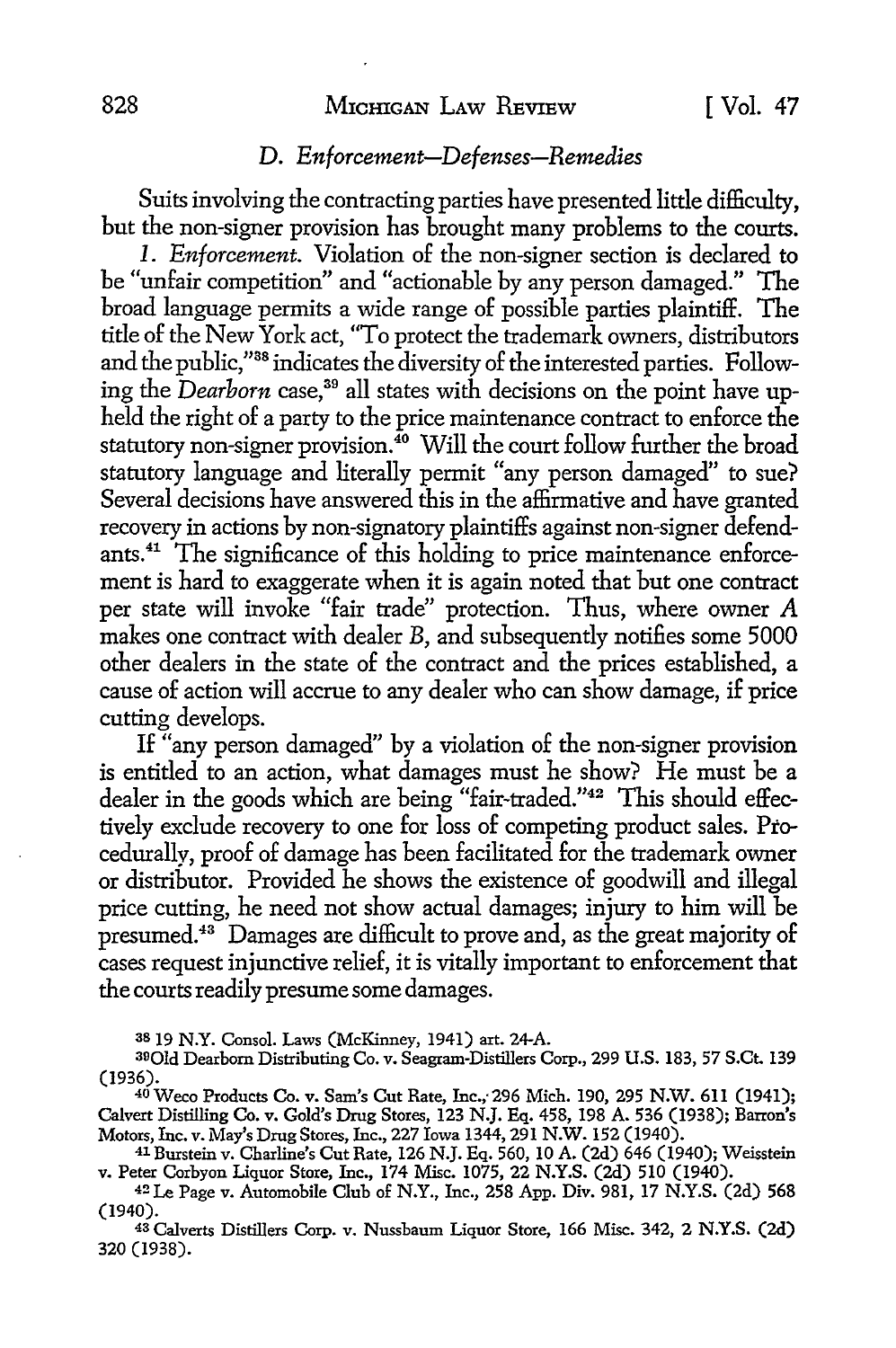The acts do not permit periodic price reductions in order to stimulate sales unless new prices are properly established, but all the acts exempt certain sales. Generally four classes of sales are privileged: closing out sales, damaged goods sales, sales under court order and sales of products with the brand name removed. Just what the producer can do about making piecemeal price reductions in areas where his product is moving slowly is uncertain. If he discriminates in a given area, he may be held to have abandoned his contracts and lose all right to have them enforced. 44

Prediction is particularly difficult in view of one decision in which the court refused to delimit a regional market as a competitive block and used the entire state as one "fair trade" area.<sup>45</sup> An alternative for the court faced with this problem would be a refusal to find that dealers outside the area of competition are damaged by the price differentials.

2. *Defenses.* The major defense is "lack of equity in the plaintiff." The attitude of the courts can best be exemplified by the following statement in *Calverts Distillers Corp. v. Nussbaum*:<sup>46</sup> "If the power confered by the statute upon producers and owners to fix and enforce retail selling prices is not subject to equitable restrictions and safeguards imposed by the courts, then every retailer must hold his business life at the sufferance of producers and owners who may act arbitrarily and who may be actuated by favor or caprice." $47$  In attempting to invoke equitable defenses it has been contended that the owner or distributor who refused to sell to the non-contractor could not equitably enforce the statutory provision against such non-contractor. This contention has not been allowed, however, on the ground that the owner can sell to whom he pleases.<sup>48</sup>Another controversial issue arises when the defendant pleads that other dealers are also cutting prices and no action is being taken against them. Must the plaintiff bring actions against all known violators? Noting the impossibility of enforcement if legal action were required against all the violators, the courts have been satisfied where

<sup>44</sup>Ibid.; Magazine Repeating Razor Co. v. Weissbard, 125 N.J. Eq. 593, 7 A. (2d) 411 (1939); but cf. Burt v. Wollsulate, 106 Utah 156, 146 P. (2d) 203 (1944), where a contract with a sales representative for a lower price than given to other contractors was permitted.

45 Frank Fischer Mdse. Corp. v. Ritz Drug Co., 129 N.J. Eq. 105, 19 A. (2d) 454  $(1941).$ 

46 166 Misc. 342 at 345, 2 N.Y.S. (2d) 320 (1938).

47 Ibid. The equitable defense was also allowed where a manufacturer tried to undersell to a few special chain customers: Gillette Safety Razor Co. v. Green, 167 Misc. 251, 3 N.Y.S. (2d) 822 (1938).

<sup>48</sup>Barron's Motors, Inc. v. May's Drug Stores, Inc., 227 Iowa 1344, 291 N.W. 152 (1940); Revlon Nail Enamel Corp. v. Charmley Drug Shop, 123 N.J. Eq. 301, 197 A. 661 (1938); however, see Lentheric, Inc. v. Weissbard, 122 N.J. Eq. 573, 195 A. 818 (1937), where injunction was denied for refusing to sell to the dealer.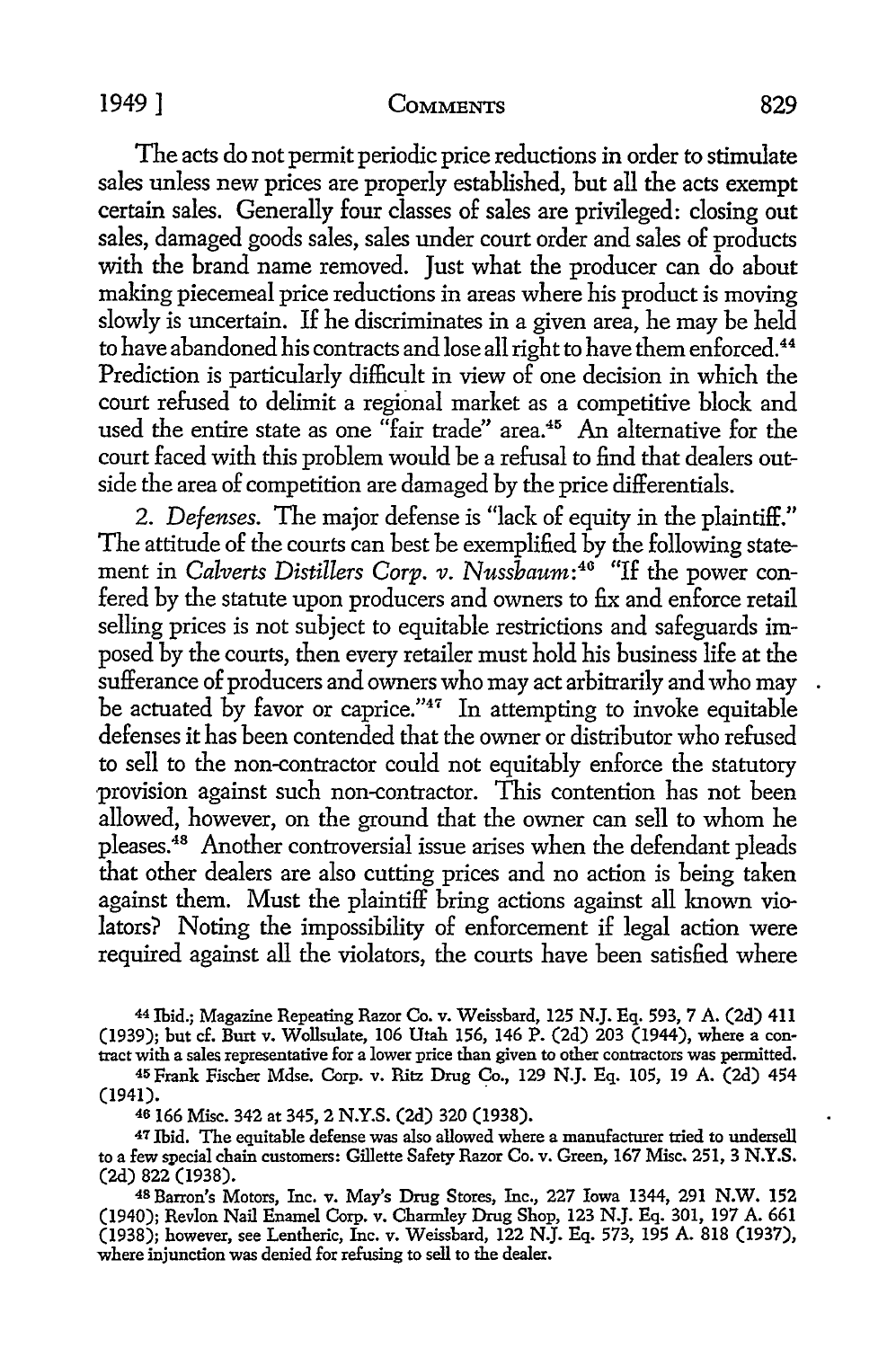the plaintiff acts with reasonabie diligence to stop evasions. Reasonable action includes halting supplies to evaders, although suits against all are not demanded. 49

The courts have hedged somewhat in defining the right being enforced. Is it protection of the trademark owner's goodwill, or prevention of injury to retailers by cutthroat competition? The liberal use of equitable defenses emphasizes this problem when the person bringing suit is not the owner or distributor of the trademarked commodity. If his right of action is held to be derivative, the courts should have little trouble charging the plaintiff with any defaults of the trademark owner. However, the statutes state that they are designed to protect the owners, distributors and public. Thus, it would seem that the courts are faced with a dilemma. If recovery is permitted where the owner could not have sued successfully, the courts open the door to collusive actions and may themselves be used as instruments of discrimination against certain retailers. On the other hand, if all actions are held to be derivative, the courts must read a restriction into the statutes clearly not present in the language.<sup>5</sup> ° Faced with this problem, a court may well draw an analogy from a decision involving members of the radio industry, where the retailer-plaintiff was denied relief partially on the ground that conditions in the radio industry were so chaotic, relief against one retailer would not stabilize the market.<sup>51</sup>

Defendants have a second valuable defense available-illegality of the fair trade agreement. This can be used when the price has been fixed by the wrong party,<sup>52</sup> when an illegal combination has fixed the prices<sup>53</sup> or when the contracts are shown to be in violation of the Sherman Antitrust Act or state antitrust acts.<sup>54</sup>

3. *Remedies.* The majority of Fair Trade Acts provide that actions for damages are available for enforcement. Although many statutes do not specifically provide for injunctive relief, it has, nevertheless, been

49 Calvert Distillers Corp. v. Stockman, (D.C. N.Y. 1939) 26 F. Supp. 73; James Heddon's Sons v. Callender, (D.C. Minn. 1939) 29 F. Supp. 579; Automotive Electric Service Corp. v. Times Square Stores Corp., 175 Misc. 865, 24 N.Y.S. (2d) 733 (1940).

50 See Burstein v. Charline's Cut Rate, 126 N.J. Eq. 560, 10 A. (2d) 646 (1940), where the court granted an injunction although the manufacturer refused to sell to defendant, but specifically refused to rule on the status of the retailer-plaintiff when relief to the manufacturer would be barred as a matter of law.

51 Ray Kline, Inc. v. Davega-City Radio, 168 Misc. 185, 4 N.Y.S, (2d) 541 (1938).

52 Automotive Electric Service Corp. v. Times Square Stores Corp., 175 Misc. 865, 24 N.Y.S. (2d) 733 (1940).

53 Pazen v. Silver Rod Stores, Inc., 130 N.J. Eq. 407, 22 A. (2d) 237 (1941).

54 Schill v. Remington-Putnam Book Co., (Ct. of App. Md. 1943) 31 A. (2d) 467.